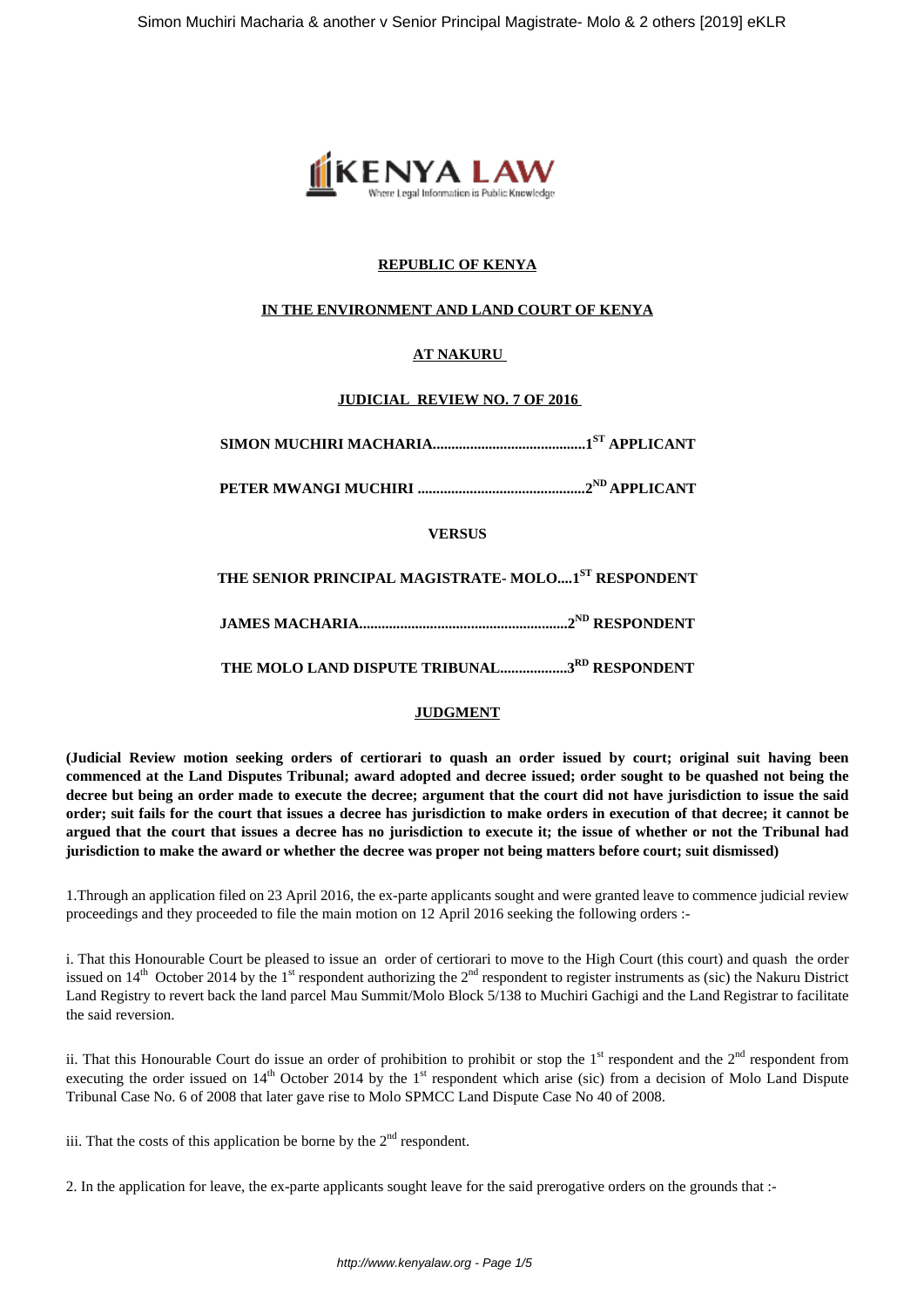a. That the order issued on 14 October 2014 and other subsequent orders issued in Molo Land Disputes Tribunal No. 40 of 2008 by the  $1<sup>st</sup>$  respondent are a nullity.

b. That the decision of the  $1<sup>st</sup>$  respondent dated  $14<sup>th</sup>$  October 2014 is a nullity for want of jurisdiction or having been made in excess of jurisdiction.

c. That the 1<sup>st</sup> respondent's orders are made in furtherance of a nullity and the applicants stand to suffer irreparable loss unless the orders sought herein are granted.

3. In the verifying affidavit the ex-parte applicants have averred inter alia that they are respectively the proprietors of the land parcels Mau Summit/Molo Block 5/1347 and Mau Summit/Molo Block 5/1348. They have contended that the Tribunal (Land Disputes Tribunal) acted in excess of its jurisdiction by ordering the cancellation of their title deeds. They further contend that all subsequent orders issued pursuant to the adoption of the award of the Tribunal as a judgment are a nullity. They have averred that the District Land Registrar is in the process of implementing the award. They have also stated that they were not served nor were they aware of the Tribunal proceedings save at the time that they were adopted as a judgment in the Molo Senior Resident Magistrate's Court (Molo Court). They have annexed copies of their titles to the two properties, the decree of the Molo Court, and a ruling of the Molo Court dated 27 October 2015.

4. Only the 2<sup>nd</sup> respondent filed a replying affidavit to oppose the motion. In his replying affidavit, he has denied that the ex-parte applicants are the sole proprietors of the land parcels Mau Summit/Molo Block 5/1347 and 1348 (hereinafter referred to as the suit properties). He contended that their title deeds were obtained by way of fraud and misrepresentation of facts to the Nakuru District Land Registrar. He has stated that the original title deed from which the applicants obtained their titles was Mau Summit/Molo Block/138 which belonged to their deceased father. He has pointed out that the Tribunal was informed of this evidence and in its award, ordered that the ex-parte applicants, who are his brothers, do give him ½ an acre. He has mentioned that the award was adopted on 21 March 2014 in the case Land Dispute No. 40 of 2008. He has complained and considered it to be a mischief that on 25 April 2006, the ex-parte applicants got themselves registered as joint absolute proprietors of the land of their late father, then split the title into the parcels No. 1347 and 1348 without a grant of court. He has averred that no succession proceedings over the estate of their late father has ever been filed and stated that it is a mystery as to how the said title was subdivided. He has urged that the motion herein should not be allowed for the same will amount to aiding and abetting a fraud and an illegality.

5. I have gone through the documents tendered. I have seen that through the case registered as No. 6 of 2008, the  $2<sup>nd</sup>$  respondent lodged a claim before the Molo Land Disputes Tribunal. His complaint was that their father died leaving behind the land Mau Summit/Molo Block 5/138 Moto Farm; some land in Mawingu Farm, Molo South and Kandenye. He complained that John Gathatwa Muchiri (the 1<sup>st</sup> objector before the Tribunal) owns land in Mawingu Farm Molo South measuring 5 acres; that the  $2<sup>nd</sup>$ objector, one Peter Kaguora Muchiri, owned land in Kiambaa in Moto Farm, Molo of 1 ¼ acres; and that the  $3<sup>rd</sup>$  and  $4<sup>th</sup>$  objectors (the ex-parte applicants) owned land at Moto Farm the title being the land parcel Mau Summit/Molo Block 5/138 (hereinafter at times simply referred to as parcel No. 138). He complained that he had no share in his father's properties and that the objectors had changed the titles from their father's name into their name in his absence. He thus wanted somewhere to build and settle and further that the money that their father left in the bank be shared equally. The Tribunal noted that the  $1<sup>st</sup>$ ,  $2<sup>nd</sup>$  and  $3<sup>rd</sup>$  objectors were present with the  $4<sup>th</sup>$  objector absent. It was recorded by the Tribunal that the  $3<sup>rd</sup>$  and  $4<sup>th</sup>$  objectors (the ex-parte applicants) agreed to give the complainant ( $2<sup>nd</sup>$  respondent)  $\frac{1}{2}$  an acre each to make a total of one acre from the land parcel No. 138, and that the 1<sup>st</sup> objector, would give their two sisters  $\frac{1}{2}$  an acre each. The land parcel No. 138 was noted to be 5 acres. In its award, the Tribunal stated that because the objectors had agreed in the presence of the Tribunal to give their brother  $(2<sup>nd</sup>$  respondent)  $\frac{1}{2}$  an acre each, they should proceed to do so.

6. The award was filed before the Court in Molo in the case Land Dispute No. 40 of 2008 and from what I can see, judgment was entered in terms of the award on 21 May 2009. I do not know what transpired after that for I have seen another order dated 18 March 2014, which again adopted the award of the Tribunal and further ordered that the District Surveyor do visit the parcel No. 138 and subdivide it into two parcels, one acre for the  $2<sup>nd</sup>$  respondent and the rest to the other parties. The applicant ( $2<sup>nd</sup>$  respondent) was to meet the costs of the survey and recover 50% from the respondents (the 3<sup>rd</sup> and 4th objectors before the Tribunal). I have seen another order dated 14 October 2014, where the Molo Court gave orders directing the District Land Registrar, to cancel the titles of the ex-parte applicants to the land parcels Mau Summit/Molo Block 5/1347 and 1348. Thereafter, an application was filed apparently by the  $2<sup>nd</sup>$  ex-parte applicant (named as the  $4<sup>th</sup>$  objector in the Tribunal proceedings) seeking to vary, review, or set aside these order arguing that he was not party to the Tribunal proceedings and that the land was given to him vide succession proceedings. That application was dismissed through the order dated 27 October 2015.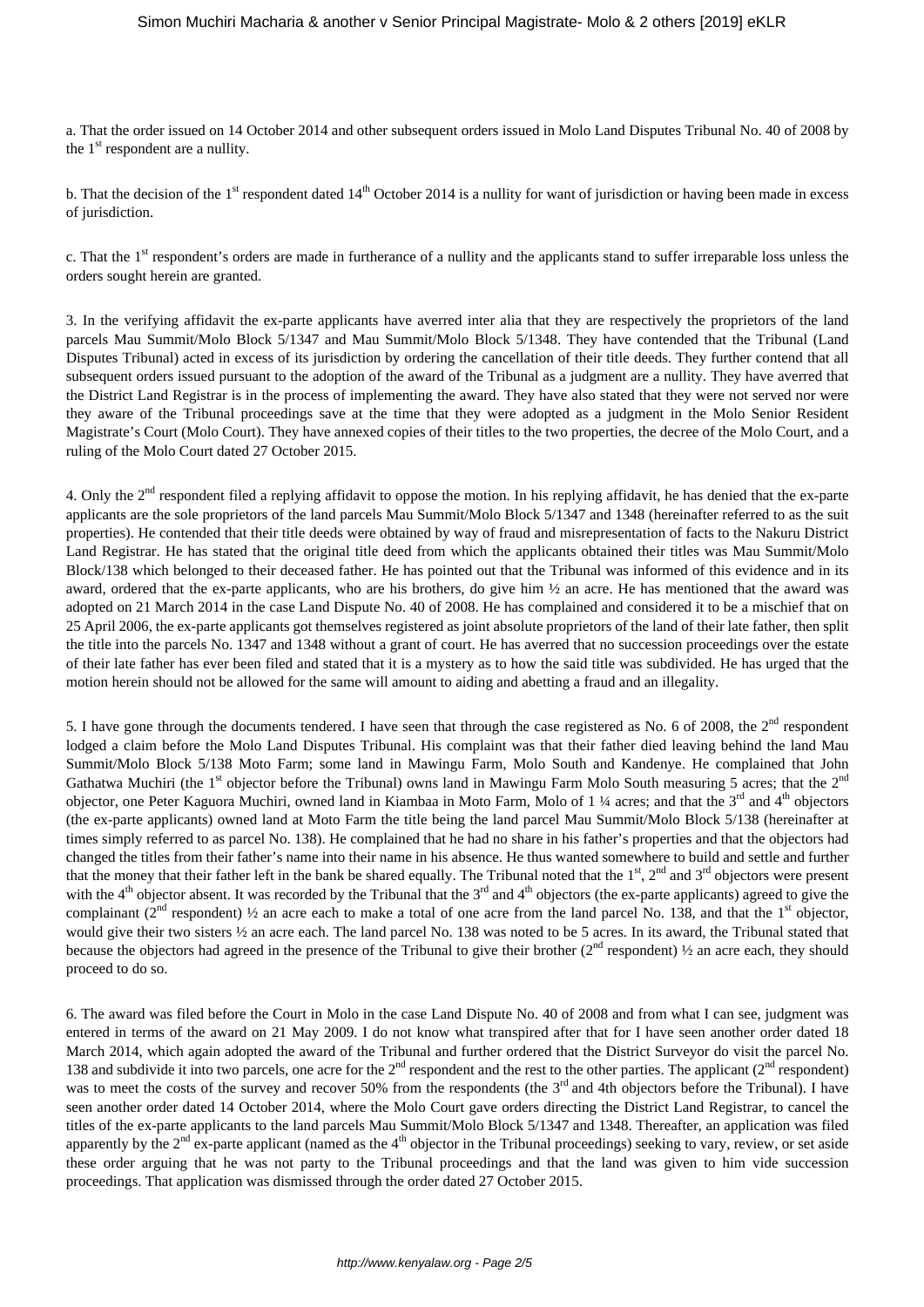#### Simon Muchiri Macharia & another v Senior Principal Magistrate- Molo & 2 others [2019] eKLR

7. It does appear that subsequently, the 2nd respondent moved to execute the award and judgment of the court for the ex-parte applicants, did annex a notice by the Nakuru District Land Registrar, dated 26 February 2016, directing that he would proceed to cancel the registration of the ex-parte applicants as proprietors of the suit properties, so that they can revert back to the land parcel No. 138, and thereafter execute the orders of court (directing that the 2<sup>nd</sup> respondent be given 1 acre from this land) and the ex-parte applicants then moved this court. The ex-parte applicants also annexed copies of title deeds to the land parcel Mau Summit/Molo Block 5/138 which is land measuring 2.12 Ha, and which title shows that they became registered as joint proprietors on 25 April 2006, and their titles to the land parcels Mau Summit/Molo Block 5/1347 and 1348, which show that they became proprietors of these two parcels of land on 31 January 2013. Both these parcels of land measure 1.06 Ha and appear to be subdivisions of the land parcel Mau Summit/Molo Block 5/138.

8. In his written submissions, Mr. Makori, learned counsel for the ex-parte applicants, inter alia submitted that the tribunal had no capacity to deal with land which already had title and owned by the applicants. He submitted that the land was transferred to the exparte applicants by their late father after giving and/or allocating all his sons land where the  $2<sup>nd</sup>$  respondent had his at Tebere-Kawaura, Olenguruone, way back in 1978. He submitted further that the ex-parte applicants did not participate in the tribunal proceedings nor did they consent to giving  $\frac{1}{2}$  an acre of their land to the  $2^{nd}$  respondent. He asked for this court to find that the tribunal acted in excess of its jurisdiction by altering cancellation of the title deeds already in their possession that is Mau Summit/Molo Block 5/1347 and 1348; to find that the applicants not being aware of the said tribunal proceedings and the verdict was illegal and irregular as the applicants were condemned unheard against the rules of natural justice; and that the idea that there was consent by the ex-parte applicants to give  $\frac{1}{2}$  an acre to the  $2^{nd}$  respondent was not supported by any document to show that such consent was given by them. He submitted that the tribunal acted beyond their jurisdiction and he urged that I quash the same (sic) and that I further prohibit the implementation of the order of 14 October 2014 and declare it null and void.

9. The  $2<sup>nd</sup>$  respondent who was acting in person submitted that if there was any issue, the Tribunal and the court would have said so and he relied on the court's proceedings.

10. I have considered the matter. Lest we lose focus of what is before this court, I find that it is important that I reiterate the orders that the ex-parte applicants want in these proceedings. There are two prayers, the first being to quash the order issued on 14 October 2014 by the 1<sup>st</sup> respondent (the Molo Court) and secondly an order of prohibition to stop the execution of the order issued on 14 October 2014. I have already given the background to that order in my above analysis. Specifically, the order sought to be quashed provides as follows :-

i. That the District Land Registrar to enter into parcel Mau Summit/Molo Block 5/1347 and 1348 and cancel the said title and revert back the above parcel to original number Mau-Summit/Molo Blok 5/138 as per the recommendation of the District Surveyor Letter dated  $28^{th}$  July 2014.

ii. That the District Land Registrar to cancel the green card and title deed of parcel No. Mau Summit/Molo Block 5/1347 and reopen the green card for Mau-Summit/Molo Block 5/138 which was closed on partition.

iii. That the surveyor be accompanied by the OCS Molo Police Station in order to provide security.

11. The contention of the ex-parte applicants is that the said orders are a nullity as the court did not have jurisdiction to make them or that the said orders were made in excess of jurisdiction.

12. I do note that in his submissions, Mr. Makori, learned counsel for the ex-parte applicants, did submit inter alia, that the Land Disputes Tribunal did not have jurisdiction in the dispute. I think it is necessary for me to make clear that the proceedings before me do not ask me to quash the award of the Land Disputes Tribunal nor is it seeking orders to quash the adoption of the award of the Molo Court nor to quash the decree of the Molo Court. What the ex-parte applicants want quashed is an order of 14 October 2014, which to me, appears to be an order that was made so as to facilitate the execution of the decree of the court. It is not the decree itself.

13. The argument of the ex-parte applicants is that the court had no jurisdiction to make the order of 14 October 2014. I do not agree. As I have mentioned, the orders were made so as to execute a decree of the court. I do not see how one can argue that a court has no jurisdiction to make orders that are aimed at executing a decree issued by the same court. If the issue is that the Tribunal had no jurisdiction to make the award, or that the Molo court had no jurisdiction to adopt the award or pass the decree that it did, then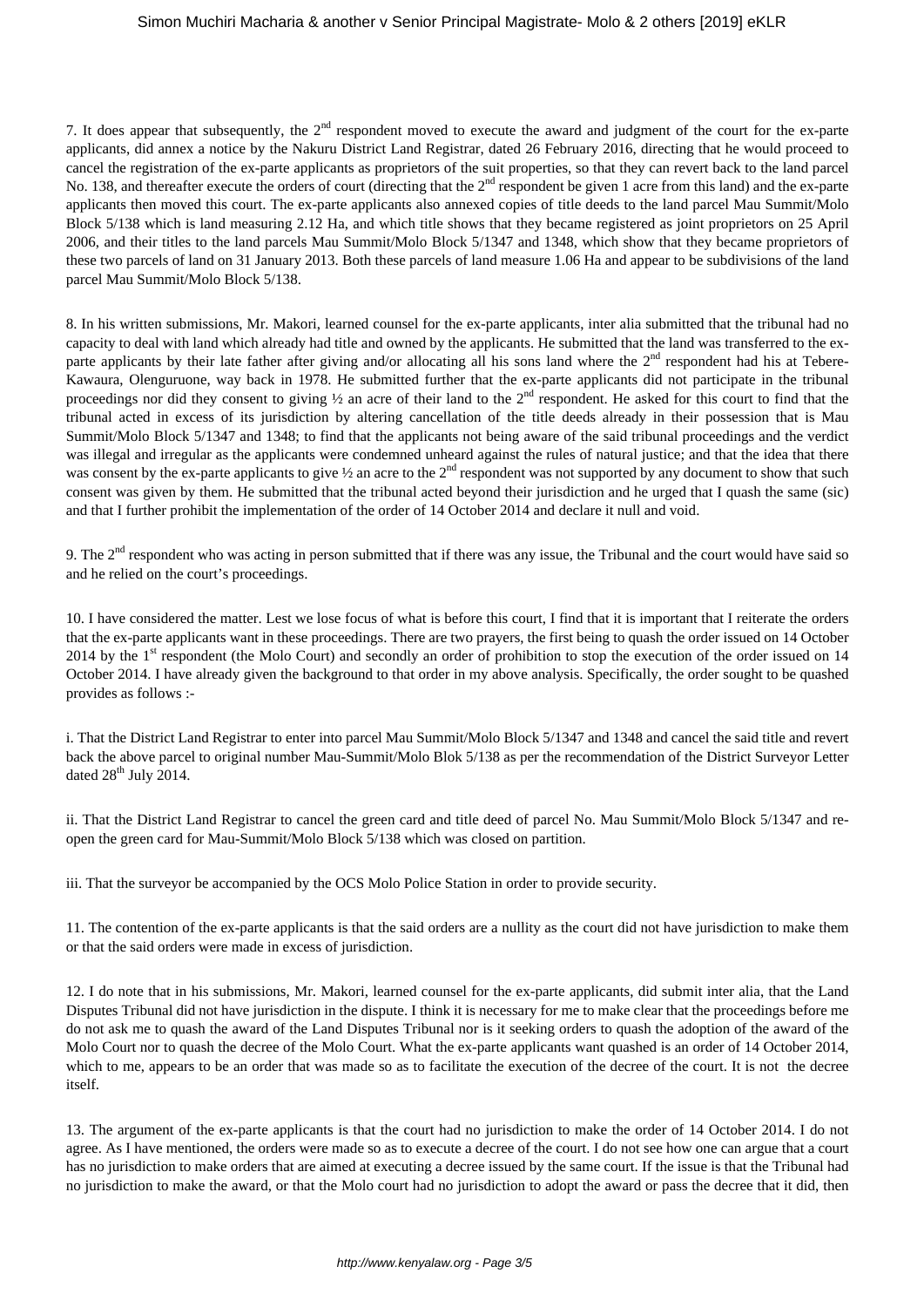### Simon Muchiri Macharia & another v Senior Principal Magistrate- Molo & 2 others [2019] eKLR

what the ex-parte applicants ought to have applied for is for the quashing of the award, or the decree. As it is, there are no pleadings before this court to enable this court determine whether or not the Tribunal had the requisite jurisdiction to determine the dispute that was placed before it by the 2nd respondent. Neither do I have any pleadings before me to enable me determine whether the Magistrate's Court at Molo had the requisite jurisdiction to adopt the award and pass the decree. It is trite law that parties are bound by their pleadings and it will be unfair to the respondents herein if this court went beyond the pleadings before it to determine questions that the respondents were not given prior notice of. I cannot thus proceed beyond the scope of the pleadings placed before me.

14. Without there being a pleading that the award of the Tribunal be quashed, and without there being a pleading that the decree of the Molo Court be quashed, I do not see how this court can proceed to only quash an order made to execute the decree. As I have explained, a court has jurisdiction to make orders aimed at executing the decree that it has made. This is in fact specifically provided for in Section 34 (1) of the Civil Procedure Act, which provides as follows :-

34 (1) All questions arising between the parties to the suit in which the decree was passed, or their representatives, and relating to the execution, discharge or satisfaction of the decree, shall be determined by the court executing the decree and not by a separate suit.

15. It follows from the above that the Molo Court sued as the  $1<sup>st</sup>$  respondent, had jurisdiction to make orders relating to the execution of its own decree. Whether or not the Tribunal had jurisdiction to make the award, or the Court jurisdiction to adopt the award and pass a decree, as I have explained, are not matters that are before me, and I will therefore not delve into them. What is before me is the question whether the court had jurisdiction to make the order of 14 October 2014, and my holding is that it had, for the reason that Section 34 (1) above gives the court that passed the decree power to determine all questions inter alia relating to the execution of the decree; the court thus had jurisdiction to make those orders. The court would cease having the power to make the said orders only if its proceedings and/or decree were nullified. As it stands, they have not been nullified and there is no prayer to nullify them, and given that position, it cannot be argued that the court had no jurisdiction to make orders to execute its own decree.

16. It is for the above reasons that I am not persuaded to grant the prayer to quash the said orders by an order of certiorari, or to prohibit the execution of the orders of 14 October 2014 made by the  $1<sup>st</sup>$  respondent.

17. This suit therefore fails and is dismissed with costs to the  $2<sup>nd</sup>$  respondent.

18. The interim orders issued when this court granted leave to commence these judicial review proceedings are also set aside.

19. Judgment accordingly.

# **Dated, signed and delivered in open court at Nakuru this 13th day of June 2019.**

### **JUSTICE MUNYAO SILA**

#### **ENVIRONMENT & LAND COURT AT NAKURU**

#### **In presence of : -**

Mr. Otiga holding brief for Mr. Makori for the ex-parte applicants.

2<sup>nd</sup> respondent present acting in person.

Court Assistants: Janepher Nelima /Patrick Kemboi.

### **JUSTICE MUNYAO SILA**